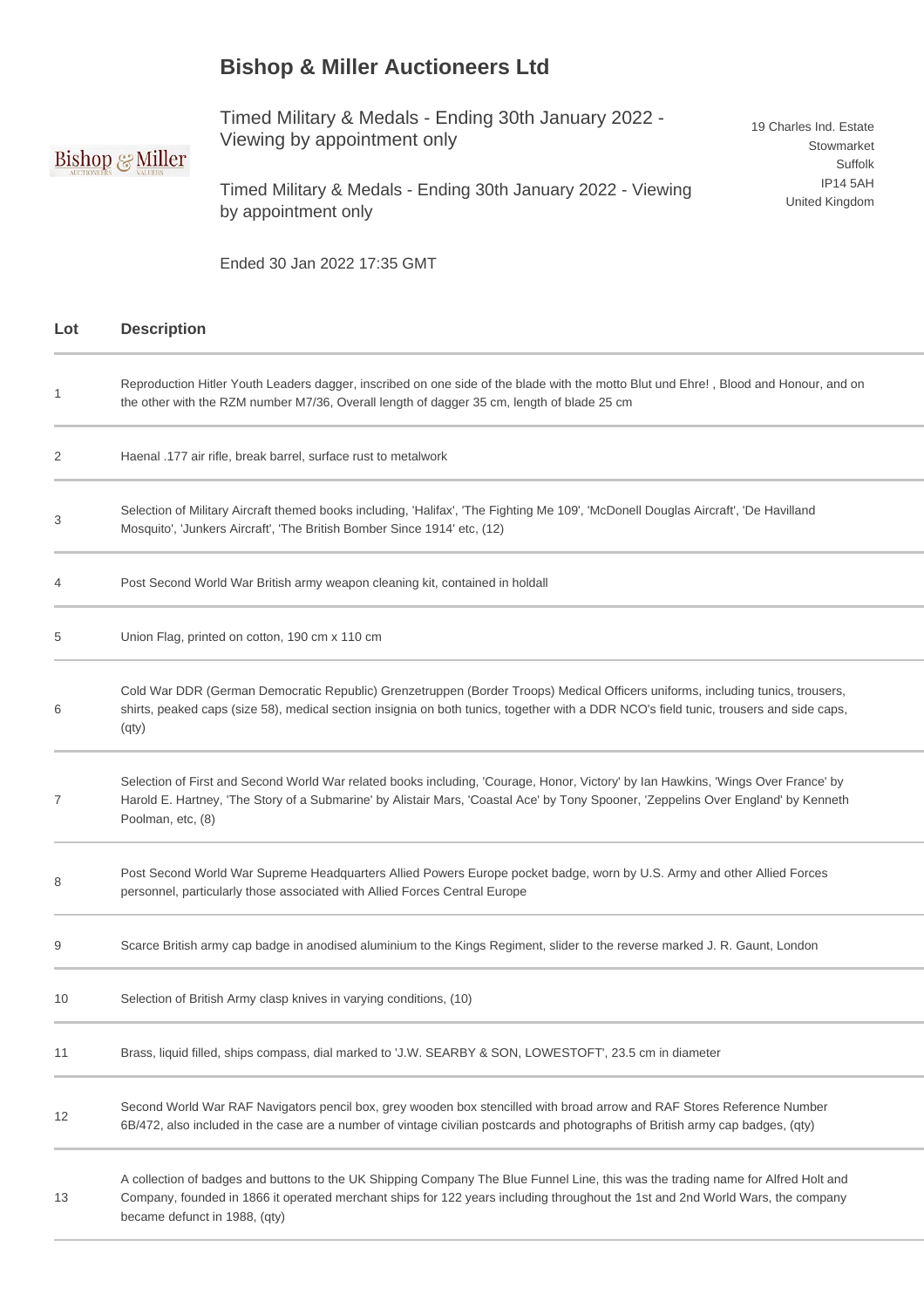| 14 | Selection of Military Aircraft themed books including, 'Avro Aircraft', 'Bomber Offensive', 'Soviet Combat Aircraft of the Second World<br>War' Volumes I & II, 'The German Giants', 'Halifax and Wellington', 'The Mighty Eighth', 'Avro Manchester' etc, (11)                                                            |
|----|----------------------------------------------------------------------------------------------------------------------------------------------------------------------------------------------------------------------------------------------------------------------------------------------------------------------------|
| 15 | Selection of Military themed books including, 'Boulton & Paul Aircraft', 'British Aviation, The Pioneer Years', 'RAF Bomber Command',<br>'Great Battles of the British Army', 'B-17 Fortress at War', 'Lancaster', 'On a Wing and a Prayer', etc (11)                                                                      |
| 16 | Collection of buttons, mainly military, Royal Artillery, 73rd Highlanders, RAF, General Service, Inns of Court, U.S. Army, etc, (qty)                                                                                                                                                                                      |
| 17 | Women's Land Army and Timber Corps Veterans Badge by Firmin & Sons with certificate signed by Prime Minister Gordon Brown<br>(awarded to veterans from July 2008)                                                                                                                                                          |
| 18 | Box of 5 inert Kynoch .275 Magnum game rounds                                                                                                                                                                                                                                                                              |
| 19 | British army Officers Mess Dress uniform items, blue cloth jacket appears to be badged to The Welsh Regiment, cavalry officers<br>waistcoat, buttons possibly Kings Dragoon Guards, trousers have makers label with owners name 'H.G. Mosse Esq. R.A.'                                                                     |
| 20 | Collection of mainly ornamental knives, Kukris, Kris etc, many badly stored with rust damage, rusted into scabbards, together with three<br>ornamental Indian swords, (qty)                                                                                                                                                |
| 21 | A second World War British 2" Mortar ammunition box, marked 'B 167' and dated 1943 to the lid, together with a wooden crate for Mills<br>Bomb Detonator tins, and a black painted metal carrying case, (3)                                                                                                                 |
| 22 | Selection of Military Aircraft themed books including, 'Action Stations' Volumes 1,2,4,5,6, relating to military airfields in England, 'British<br>Military Aircraft Serials', 'The B-24 Liberator', 'Aero Engines', 'The B-17 Flying Fortress Story', 'British Aircraft Armament', etc (12)                               |
| 23 | Collection of The Great WarI Was There magazines, published in the late 1930s, (23)                                                                                                                                                                                                                                        |
| 24 | Pair of British Army Officers Mess Dress Trousers, blue cloth with broad scarlet stripe down seams, sticker on waist marked '36"', inside<br>leg approx 30"                                                                                                                                                                |
| 25 | Collection of wartime and postwar publications including, 'Bomber Command', Atlantic Bridge', 'Coastal Command', 'Target Germany',<br>'His Majesty's Submarines', 'Civil Defence Handbook No.6, First Aid', 'Documents concerning German-Polish Relations', 'War Time Tips,<br>For Soldiers and Civilians', etc, t [more]  |
| 26 | Second World War 'evacuee' grouping including, small suitcase, girls hat named to 'J. Monkton', book 'The Girls Budget' with sentiment<br>inside cover dated 1931, a Fair Isle jumper in Shetland wool, two childs cotton handkerchiefs, a small toy bear, three coins dated<br>1939/40, and a sampler to 'Eleanor  [more] |
| 27 | Two ornamental kukris and curved knife, all made in India, together with an ornamental Malaysian Kris, (4)                                                                                                                                                                                                                 |
| 28 | Box of vintage .410 Central-Fire No.6 Cartridges by Eley Bros. contains 18 cartridges, (Please note that a current firearms/shotgun<br>certificate is required to purchase this item)                                                                                                                                      |
| 29 | Second World War publications by His Majesty's Stationary Office including, 'The Mediterranean Fleet', 'Combined Operations', 'The Air<br>Battle of Malta', 'Fleet Air Arm', 'The Battle of Britain', 'The Battle of Egypt', (6)                                                                                           |
| 30 | Memorial silhouette figure to a First World War 'Tommy', black coated aluminium, with base, height approx 182cm (6ft) (Bishop &<br>Millers commission on this item will go to the local branch of The Royal British Legion)                                                                                                |
|    |                                                                                                                                                                                                                                                                                                                            |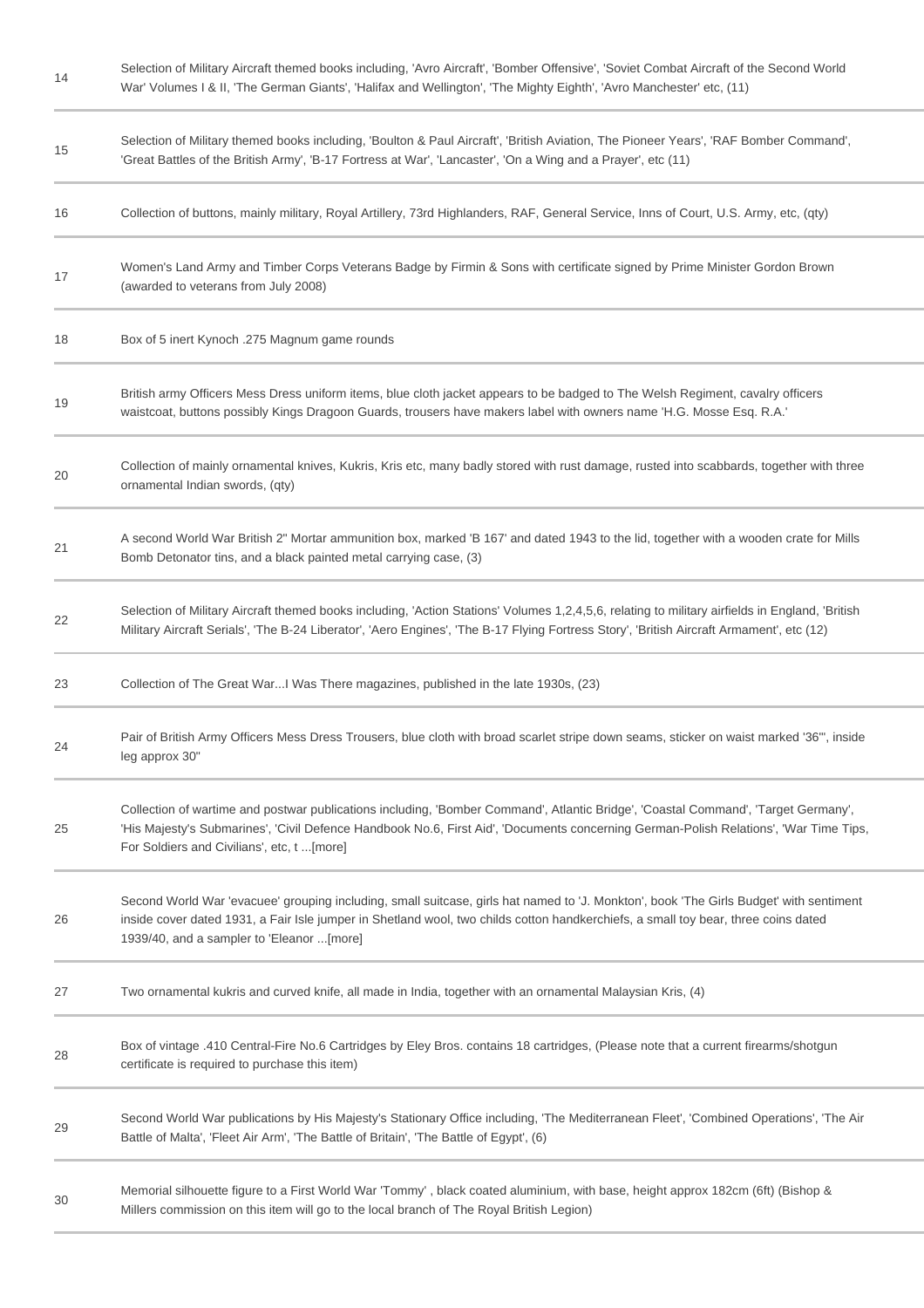Reproduction Medieval Crossbow, bow string absent

| 33 | Tray of 50 inert .38 Special rounds, (brass cases and projectiles)                                                                                                                                                                                                                                                        |
|----|---------------------------------------------------------------------------------------------------------------------------------------------------------------------------------------------------------------------------------------------------------------------------------------------------------------------------|
| 34 | 1939-1945 British War Medal in addressed box of issue to 'Mr M. Moate, 37, Welbeck Road, Doncaster, Yorks.'                                                                                                                                                                                                               |
| 35 | U.S. Navy SEAL Team 2 shoulder sleeve insignia, embroidered on twill with cheesecloth backing, this is believed to be of the type made<br>in Vietnam for the collectors market in the early 1980's, around this time the wording 'Seal Team' on this units badge was moved from<br>above the '2' to a lower scroll [more] |
| 36 | Post Second World War Royal Artillery NCO's Mess Dress uniform, jacket, trousers and vest, Queens Crown Royal Artillery buttons in<br>anodised aluminium on jacket and vest, Sergeants rank chevrons and gun insignia to right sleeve, issue braces with trousers                                                         |
| 37 | First World War British 1907 Bayonet by Sanderson, dated 5 '18 to ricasso, held leather scabbard with steel mounts                                                                                                                                                                                                        |
| 39 | Collection of British webbing equipment, belts, gaiters, pouch, together with a British Mk IV Helmet shell (qty)                                                                                                                                                                                                          |
| 40 | Reproduction flintlock pistol                                                                                                                                                                                                                                                                                             |
| 41 | Copper and brass bugle, no mouthpiece                                                                                                                                                                                                                                                                                     |
| 42 | Collection of expended ordnance, mortar bombs, grenade, projectiles, fuze caps, etc, inert, (qty)                                                                                                                                                                                                                         |
| 43 | Volumes 1-12 of 'The Great War, The Standard History of the All-Europe Conflict', printed in 1919, (12)                                                                                                                                                                                                                   |
| 44 | Brass Ships Bell, 16 cm high, 20 cm in diameter, with bell rope and bulkhead/wall mounting                                                                                                                                                                                                                                |
| 45 | G3 Magazine, Sten Gun Magazine, .22 pistol Magazines, together with a leather bayonet frog, (qty)                                                                                                                                                                                                                         |
| 46 | Selection of Military and Police badges, H.M.Submarines cap tally, Royal Signals shoulder titles, First World War medal ribbon bar, Isle<br>of Eley Constabulary helmet plate, Corps of Commissionaires shoulder titles, Coronation and Jubilee medals, etc, (qty)                                                        |
| 47 | Collection of small size military prints in ornate brass frames, 5.5 cm x 7.5 cm, (20)                                                                                                                                                                                                                                    |
| 48 | Commemorative fighting knife, leaf shaped blade with 'Korea, WWII, Vietnam, Commando' etched to ricasso, 'USMC' etched to blade,<br>paracord whipping to handle, held in nylon scabbard                                                                                                                                   |
| 49 | Two reproduction First World War British Periscope No.9 Mark II, (2)                                                                                                                                                                                                                                                      |
| 50 | Reproduction 17th Lancers Troopers Lance Cap, with plume, artificially aged                                                                                                                                                                                                                                               |
| 51 | Selection of Military Aircraft themed books including, United States Navy Aircraft Since 1911', 'The Avro Lancaster', 'Spitfire', 'Royal Air<br>Force at War', 'Armament of British Aircraft', 'British Flying Boats and Amphibians' etc, (11)                                                                            |
| 52 | Reproduction 1870 Prussian Grand Cross of the Iron Cross                                                                                                                                                                                                                                                                  |